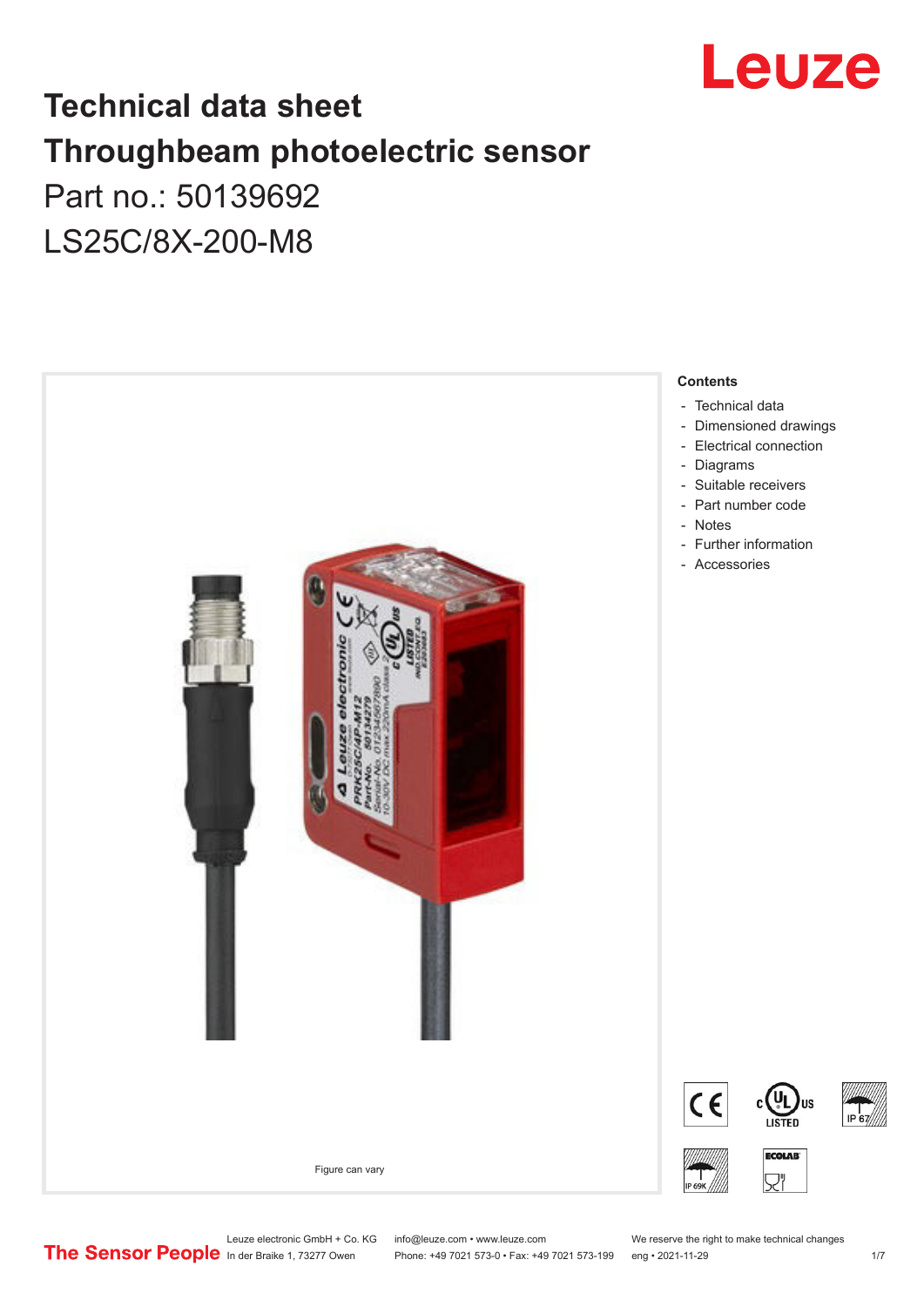### <span id="page-1-0"></span>**Technical data**

**Device type** Transmitter

# Leuze

#### **Basic data**

**Series** 25C **Operating principle** Throughbeam principle

**Special version**

**Special version** Activation input

#### **Optical data**

| <b>Operating range</b>          | Guaranteed operating range           |
|---------------------------------|--------------------------------------|
| <b>Operating range</b>          | $025$ m                              |
| <b>Operating range limit</b>    | Typical operating range              |
| <b>Operating range limit</b>    | $030$ m                              |
| Light source                    | LED, Red                             |
| <b>Transmitted-signal shape</b> | Pulsed                               |
| LED group                       | Exempt group (in acc. with EN 62471) |
|                                 |                                      |

#### **Electrical data**

| Polarity reversal protection        |
|-------------------------------------|
| Short circuit protected             |
|                                     |
|                                     |
| 10  30 V, DC, Incl. residual ripple |
| 0  15 %, From $U_{\rm B}$           |
| $020$ mA                            |
|                                     |
|                                     |
| 1 Piece(s)                          |
|                                     |
|                                     |
| DC                                  |
|                                     |
|                                     |
| Connection 1, pin 4                 |
|                                     |
|                                     |

#### **Mechanical data**

| Dimension (W x H x L)             | 15 mm x 42.7 mm x 30 mm              |
|-----------------------------------|--------------------------------------|
| <b>Housing material</b>           | Plastic                              |
| <b>Plastic housing</b>            | <b>ABS</b>                           |
| Lens cover material               | Plastic                              |
| Net weight                        | 33 <sub>q</sub>                      |
| <b>Housing color</b>              | Red                                  |
| <b>Type of fastening</b>          | Through-hole mounting with M4 thread |
|                                   | Via optional mounting device         |
| <b>Compatibility of materials</b> | <b>ECOLAB</b>                        |
|                                   |                                      |
| <b>Environmental data</b>         |                                      |
| Ambient temperature, operation    | $-4060 °C$                           |
| Ambient temperature, storage      | $-4070 °C$                           |
|                                   |                                      |
| <b>Certifications</b>             |                                      |
| Degree of protection              | IP 67                                |
|                                   | <b>IP 69K</b>                        |
| <b>Protection class</b>           | III                                  |
| <b>Certifications</b>             | c UL US                              |
| <b>Standards applied</b>          | IEC 60947-5-2                        |
|                                   |                                      |
| <b>Classification</b>             |                                      |
| <b>Customs tariff number</b>      | 85365019                             |
| eCl@ss 5.1.4                      | 27270901                             |
| $eC/\omega$ ss 8.0                | 27270901                             |
| eCl@ss 9.0                        | 27270901                             |
| eCl@ss 10.0                       | 27270901                             |
| eCl@ss 11.0                       | 27270901                             |
| <b>ETIM 5.0</b>                   | EC002716                             |
| <b>ETIM 6.0</b>                   | EC002716                             |
| <b>ETIM 7.0</b>                   | EC002716                             |

#### **Timing**

**Readiness delay** 300 ms

#### **Connection**

| <b>Connection 1</b>       |                       |  |  |  |
|---------------------------|-----------------------|--|--|--|
| <b>Function</b>           | Signal IN             |  |  |  |
|                           | Voltage supply        |  |  |  |
| <b>Type of connection</b> | Cable with connector  |  |  |  |
| <b>Cable length</b>       | 200 mm                |  |  |  |
| <b>Sheathing material</b> | <b>PUR</b>            |  |  |  |
| Cable color               | <b>Black</b>          |  |  |  |
| Wire cross section        | $0.2$ mm <sup>2</sup> |  |  |  |
| <b>Thread size</b>        | M8                    |  |  |  |
| <b>Type</b>               | Male                  |  |  |  |
| <b>Material</b>           | <b>PUR</b>            |  |  |  |
| No. of pins               | 4-pin                 |  |  |  |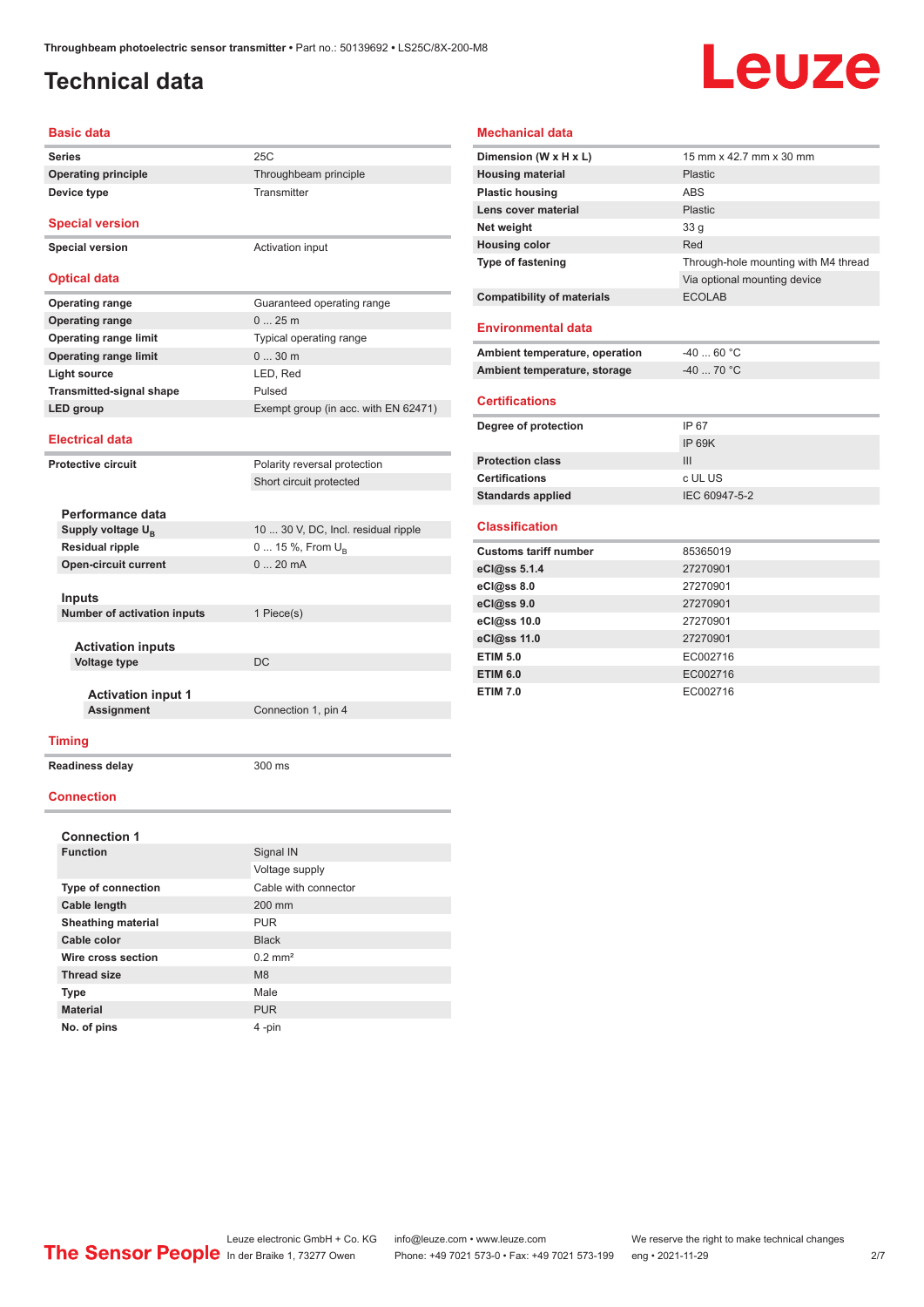## <span id="page-2-0"></span>**Dimensioned drawings**

Leuze

All dimensions in millimeters



## **Electrical connection**

**Connection 1**

| <b>Function</b>           | Signal IN             |
|---------------------------|-----------------------|
|                           | Voltage supply        |
| Type of connection        | Cable with connector  |
| Cable length              | 200 mm                |
| <b>Sheathing material</b> | <b>PUR</b>            |
| Cable color               | <b>Black</b>          |
| Wire cross section        | $0.2$ mm <sup>2</sup> |
| <b>Thread size</b>        | M <sub>8</sub>        |
| <b>Type</b>               | Male                  |
| <b>Material</b>           | <b>PUR</b>            |
| No. of pins               | $4$ -pin              |

#### **Pin Pin assignment**

|          | V+              |
|----------|-----------------|
| <u>?</u> | n.c.            |
| 2        | GND             |
| Δ        | IN <sub>1</sub> |

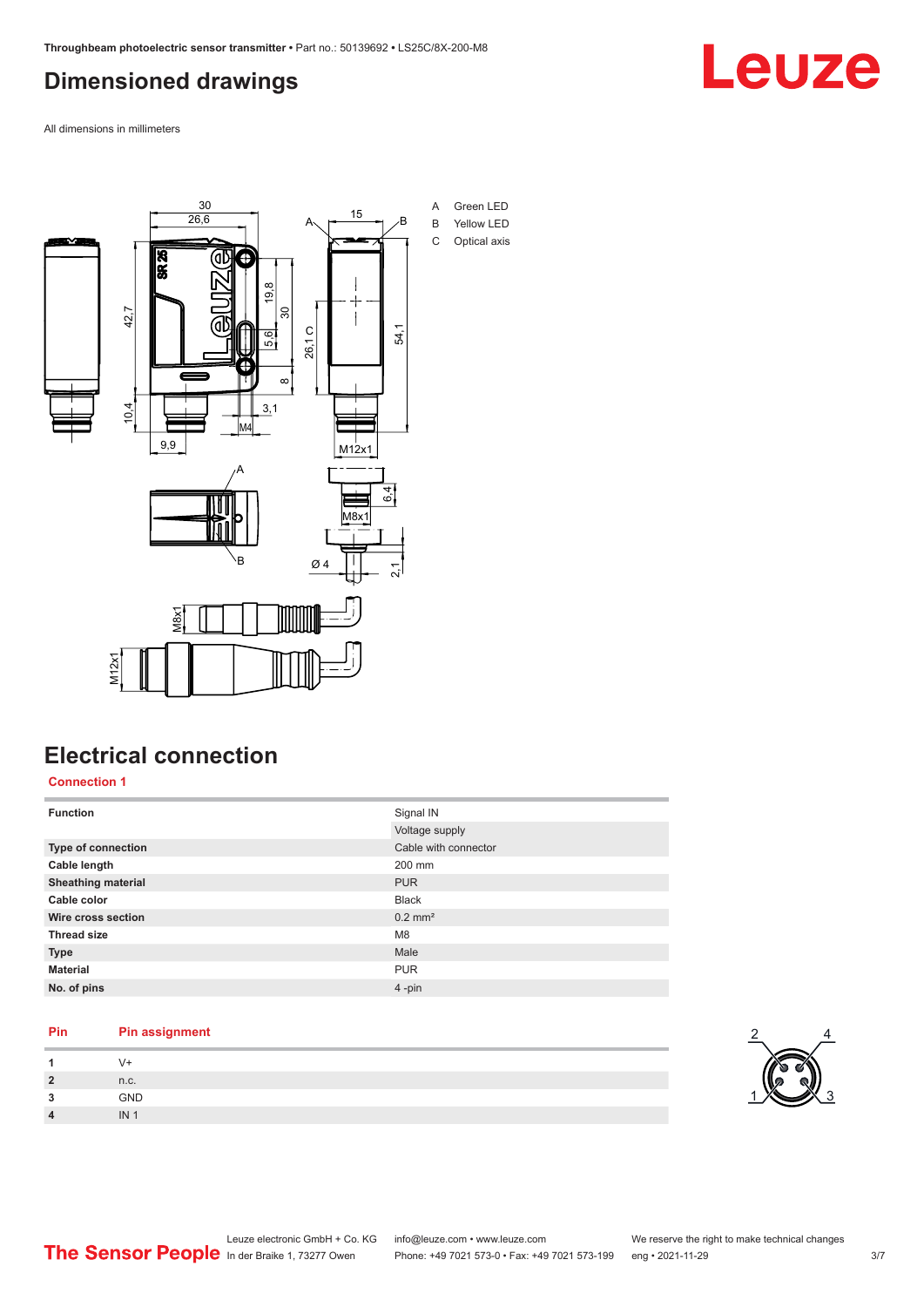#### <span id="page-3-0"></span>**Diagrams**

## Leuze

Typ. response behavior



#### **Suitable receivers**

| Part no. | <b>Designation</b> | <b>Article</b>                                  | <b>Description</b>                                                                                                                                                                                                                                   |
|----------|--------------------|-------------------------------------------------|------------------------------------------------------------------------------------------------------------------------------------------------------------------------------------------------------------------------------------------------------|
| 50139704 | LE25C/4X-200-M8    | Throughbeam<br>photoelectric sensor<br>receiver | Operating range limit: 0  30 m<br>Supply voltage: DC<br>Digital switching outputs: 1 Piece(s)<br>Switching output 1: Transistor, PNP, hellschaltend<br>Switching frequency: 1,500 Hz<br>Connection: Leitung mit Rundstecker, 200 mm, M8, PUR, 4 -pin |

#### **Part number code**

Part designation: **AAA25C d EE-f.GGH/iJ-K**

| AAA25C | Operating principle / construction<br>HT25C: Diffuse reflection sensor with background suppression<br>PRK25C: Retro-reflective photoelectric sensor with polarization filter<br>LS25C: Throughbeam photoelectric sensor transmitter<br>LE25C: Throughbeam photoelectric sensor receiver<br>DRT25C: Dynamic reference diffuse sensor |
|--------|-------------------------------------------------------------------------------------------------------------------------------------------------------------------------------------------------------------------------------------------------------------------------------------------------------------------------------------|
| d      | Light type<br>n/a: red light<br>I: infrared light                                                                                                                                                                                                                                                                                   |
| EE     | Light source<br>$n/a$ : LED<br>L1: laser class 1<br>L <sub>2</sub> : laser class 2                                                                                                                                                                                                                                                  |
| f      | Preset range (optional)<br>n/a: operating range acc. to data sheet<br>xxxF: Preset range [mm]                                                                                                                                                                                                                                       |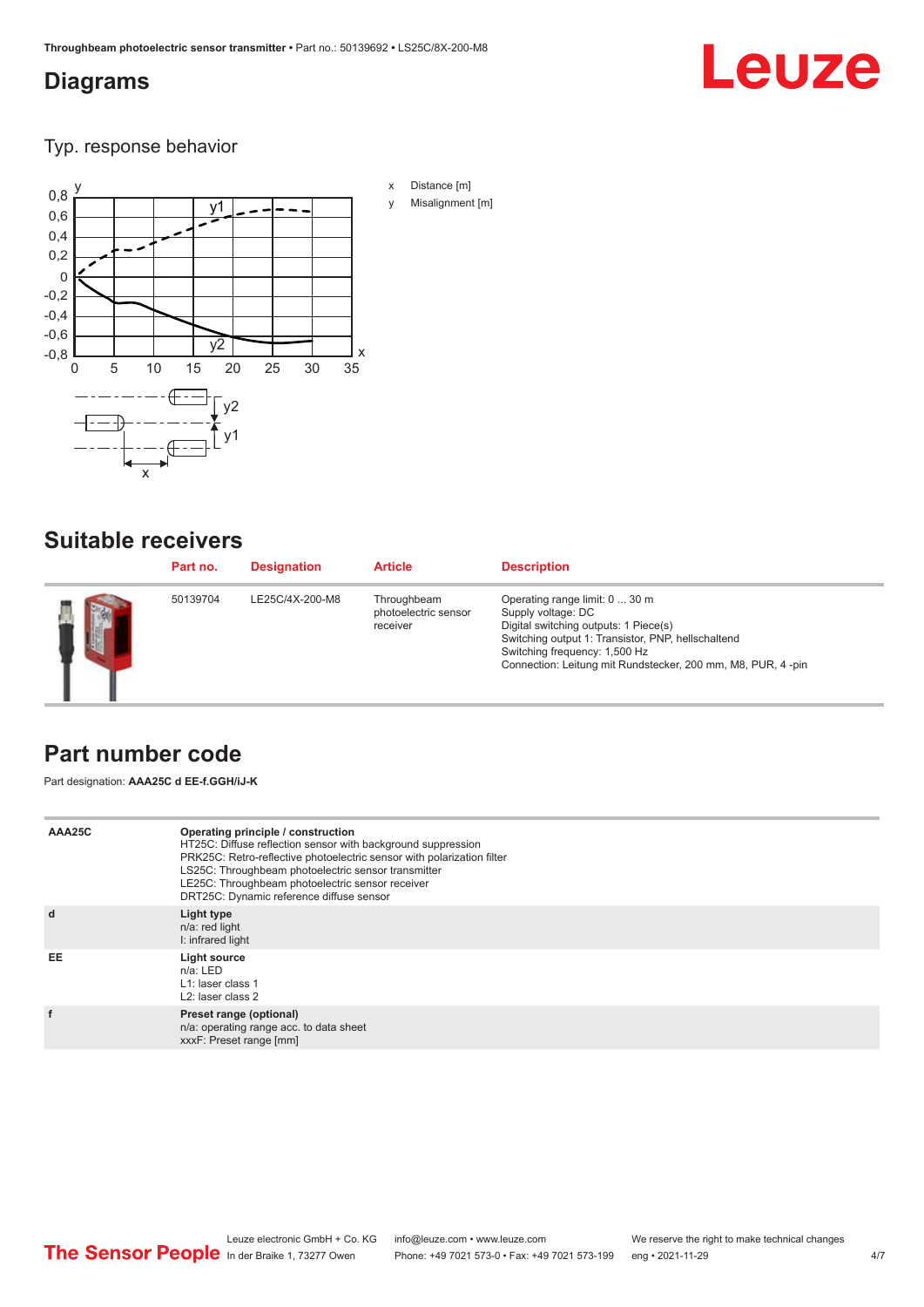#### <span id="page-4-0"></span>**Part number code**

## Leuze

| GG        | Equipment<br>A: Autocollimation principle (single lens)<br>S: small light spot<br>D: Detection of stretch-wrapped objects<br>X: extended model<br>HF: Suppression of HF illumination (LED)<br>XL: Extra long light spot<br>T: autocollimation principle (single lens) for highly transparent bottles without tracking<br>TT: autocollimation principle (single lens) for highly transparent bottles with tracking<br>F: Foreground suppression<br>R: greater operating range<br>SL: Slit diaphragm                                                     |
|-----------|--------------------------------------------------------------------------------------------------------------------------------------------------------------------------------------------------------------------------------------------------------------------------------------------------------------------------------------------------------------------------------------------------------------------------------------------------------------------------------------------------------------------------------------------------------|
| H         | Operating range adjustment<br>1: 270° potentiometer<br>2: multiturn potentiometer<br>3: teach-in via button<br>R: greater operating range                                                                                                                                                                                                                                                                                                                                                                                                              |
| j.        | Switching output/function OUT 1/IN: Pin 4 or black conductor<br>2: NPN transistor output, light switching<br>N: NPN transistor output, dark switching<br>4: PNP transistor output, light switching<br>P: PNP transistor output, dark switching<br>X: pin not used<br>8: activation input (activation with high signal)<br>L: IO-Link interface (SIO mode: PNP light switching, NPN dark switching)<br>6: push-pull switching output, PNP light switching, NPN dark switching<br>G: Push-pull switching output, PNP dark switching, NPN light switching |
| J         | Switching output / function OUT 2/IN: pin 2 or white conductor<br>2: NPN transistor output, light switching<br>N: NPN transistor output, dark switching<br>4: PNP transistor output, light switching<br>P: PNP transistor output, dark switching<br>W: warning output<br>X: pin not used<br>6: push-pull switching output, PNP light switching, NPN dark switching<br>T: teach-in via cable<br>G: Push-pull switching output, PNP dark switching, NPN light switching                                                                                  |
| ĸ         | <b>Electrical connection</b><br>n/a: cable, standard length 2000 mm, 4-wire<br>200-M12: cable, length 200 mm with M12 connector, 4-pin, axial (plug)<br>M8: M8 connector, 4-pin (plug)<br>M12: M12 connector, 4-pin (plug)<br>200-M8: cable, length 200 mm with M8 connector, 4-pin, axial (plug)                                                                                                                                                                                                                                                      |
|           | <b>Note</b>                                                                                                                                                                                                                                                                                                                                                                                                                                                                                                                                            |
| $\bullet$ | $\&$ A list with all available device types can be found on the Leuze website at www.leuze.com.                                                                                                                                                                                                                                                                                                                                                                                                                                                        |

#### **Notes**

| <b>Observe intended use!</b>                                                                                                                                                                                                  |
|-------------------------------------------------------------------------------------------------------------------------------------------------------------------------------------------------------------------------------|
| $\%$ This product is not a safety sensor and is not intended as personnel protection.<br>$\%$ The product may only be put into operation by competent persons.<br>♦ Only use the product in accordance with its intended use. |

#### **For UL applications:**

 $\%$  Only for use in "class 2" circuits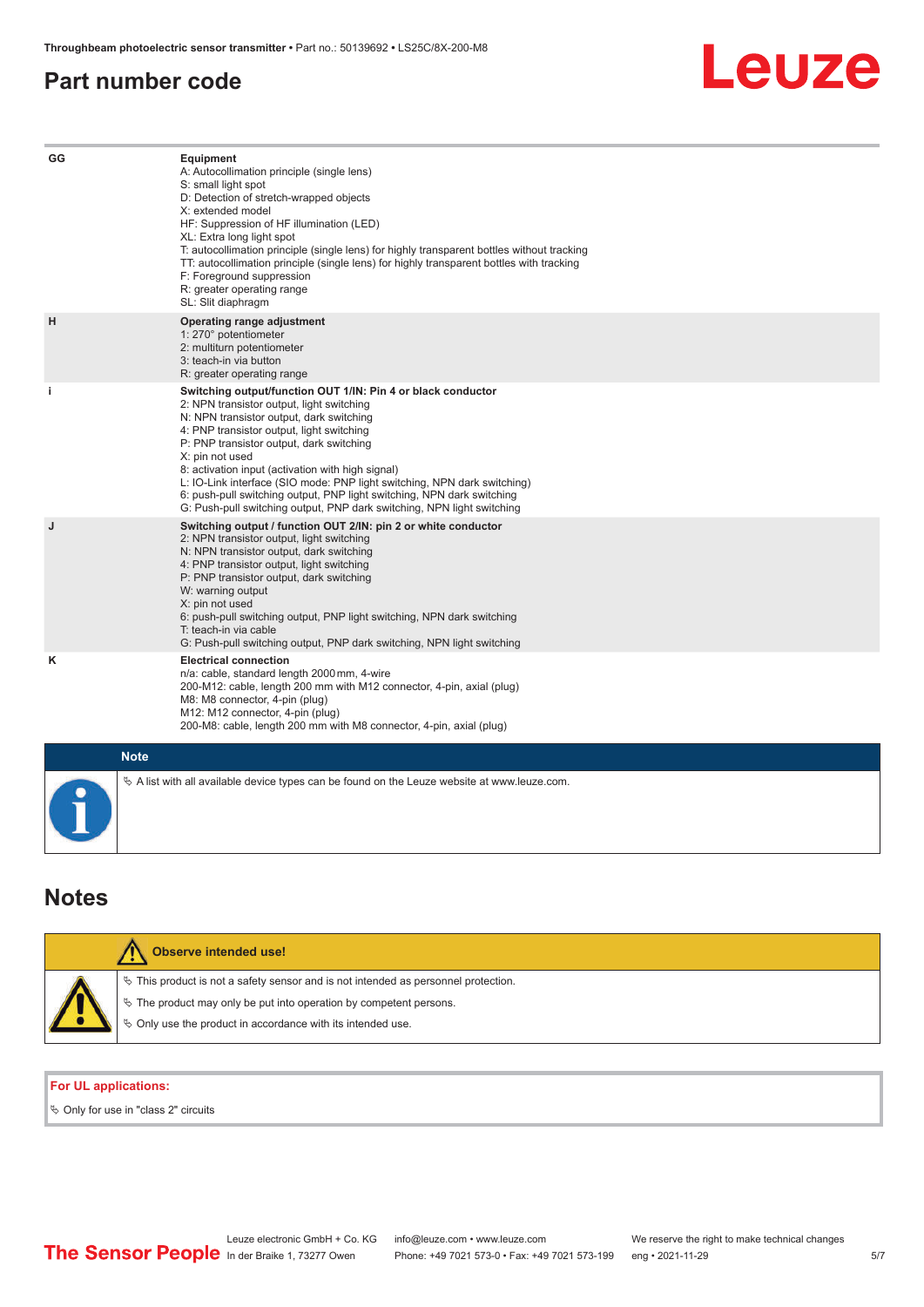### <span id="page-5-0"></span>**Further information**

• Light source: Average life expectancy 100,000 h at an ambient temperature of 25 °C

### **Accessories**

#### Connection technology - Connection cables

|   | Part no. | <b>Designation</b> | <b>Article</b>   | <b>Description</b>                                                                                                                                |
|---|----------|--------------------|------------------|---------------------------------------------------------------------------------------------------------------------------------------------------|
| ⋚ | 50130850 | KD U-M8-4A-V1-050  | Connection cable | Connection 1: Connector, M8, Axial, Female, 4 -pin<br>Connection 2: Open end<br>Shielded: No<br>Cable length: 5,000 mm<br>Sheathing material: PVC |
|   | 50130871 | KD U-M8-4W-V1-050  | Connection cable | Connection 1: Connector, M8, Angled, Female, 4-pin<br>Connection 2: Open end<br>Shielded: No<br>Cable length: 5,000 mm<br>Sheathing material: PVC |

## Mounting technology - Mounting brackets

| Part no. | <b>Designation</b> | <b>Article</b>   | <b>Description</b>                                                                                                                                                                                                          |
|----------|--------------------|------------------|-----------------------------------------------------------------------------------------------------------------------------------------------------------------------------------------------------------------------------|
| 50118543 | BT 300M.5          | Mounting bracket | Design of mounting device: Winkel L-Form<br>Fastening, at system: Durchgangsbefestigung<br>Mounting bracket, at device: schraubbar, für M4-Schrauben geeignet<br>Type of mounting device: justierbar<br>Material: Edelstahl |

## Mounting technology - Rod mounts

| Part no. | <b>Designation</b> | <b>Article</b>  | <b>Description</b>                                                                                                                                                                                                                                                     |
|----------|--------------------|-----------------|------------------------------------------------------------------------------------------------------------------------------------------------------------------------------------------------------------------------------------------------------------------------|
| 50117829 | BTP 200M-D12       | Mounting system | Design of mounting device: Schutzhaube<br>Fastening, at system: für Rundstange 12 mm<br>Mounting bracket, at device: schraubbar<br>Type of mounting device: klemmbar, drehbar 360°, justierbar<br>Material: Metall                                                     |
| 50117252 | BTU 300M-D12       | Mounting system | Design of mounting device: Montagesystem<br>Fastening, at system: für Rundstange 12 mm, Blechklemmbefestigung<br>Mounting bracket, at device: schraubbar, für M4-Schrauben geeignet<br>Type of mounting device: klemmbar, drehbar 360°, justierbar<br>Material: Metall |